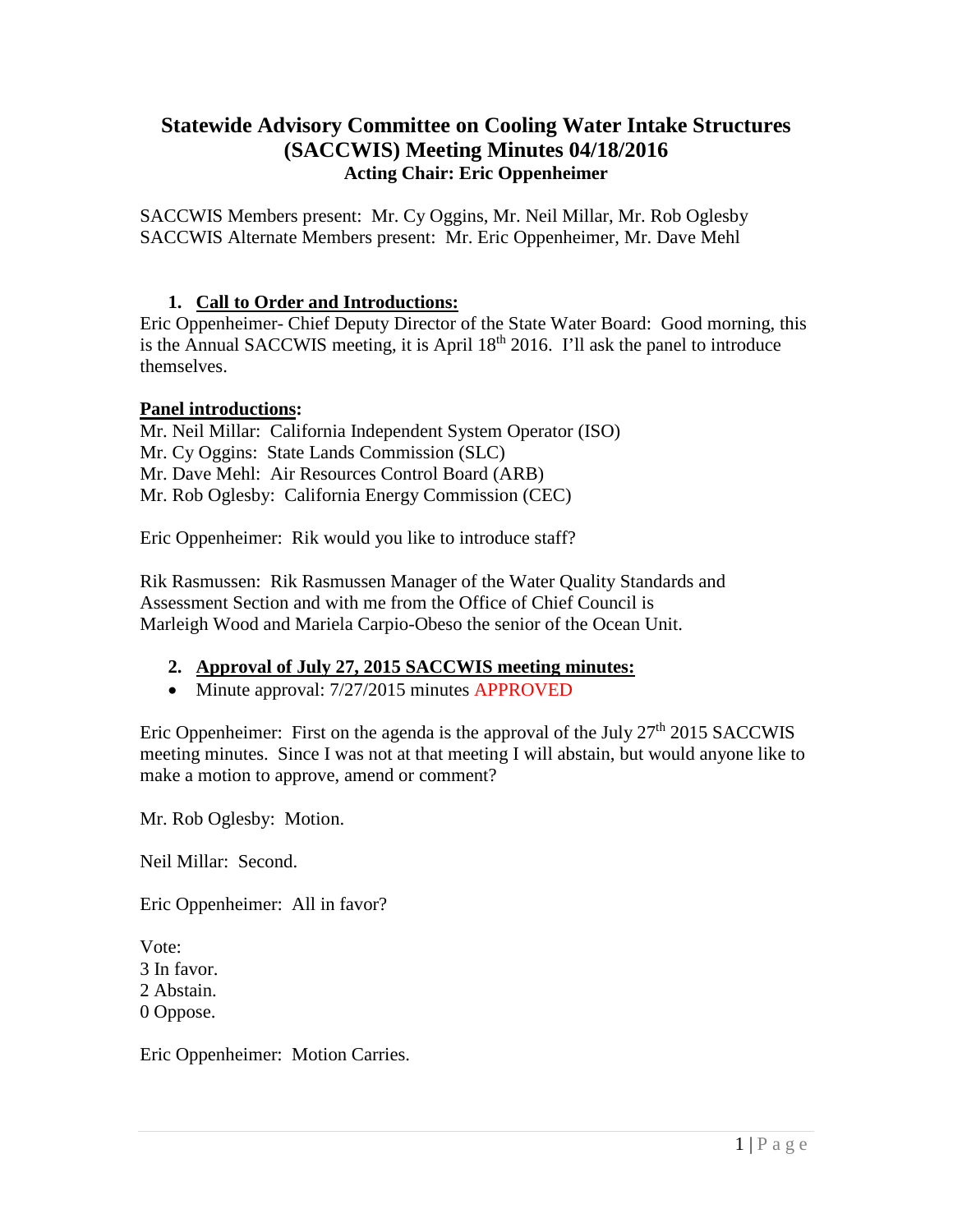Eric Oppenheimer: Do we take public comments on any item that anyone wants to talk on or do we take them as we go on each item?

Marleigh Wood: Either way.

Eric Oppenheimer: Before we start are there any general items that anyone wants to provide comments on? -NONE.

Eric Oppenheimer: We will move to the presentation by the Interagency Working Group (IAWG) on the Draft 2016 SACCWIS Report to the State Water Board.

# **3. Presentation of the Draft 2016 SACCWIS Report:**

Presenter-Dennis Peters (ISO)

- SACCWIS Presentation Report
- Conclusion: No recommendation on changes to compliance dates. SACCWIS will continue to monitor and bring forward any recommended compliance changes based on more complete information.

### **SACCWIS Member Comments & Discussion 2016 SACCWIS Report:**

Cy Oggins: Can you confirm that there will be no recommended changes for Moss Landing?

Dennis Peters: There is no recommendation for compliance date changes for Moss Landing.

Eric Oppenheimer: Are there any other questions? -NONE.

Robert Oglesby: I want to assess some risks associated with a couple of the issues that you identified in your slides. First on Figure 1 the historic projected water usage, there is an uptick in actual flow data from 2014-2015 and I was wondering what that represented?

Dennis Peters: The actual flows.

Robert Oglesby: There's a nice downward trend and then a change in direction. We didn't have an unusual summer.

Mike Jaske- (CEC): The appendix of the Draft Report shows 2010-2015 water flow data according to the US EPA. I see there are several specific plants for which there are increases. It may be that some of the OTC facilities were selected to operate more than others; even though, overall conditions weren't very severe during that year, or five of them have some kind of increase between 2014-2015.

Robert Oglesby: It would be good to know if those were in the South Coast region, reflecting Moss Landing or somewhere else.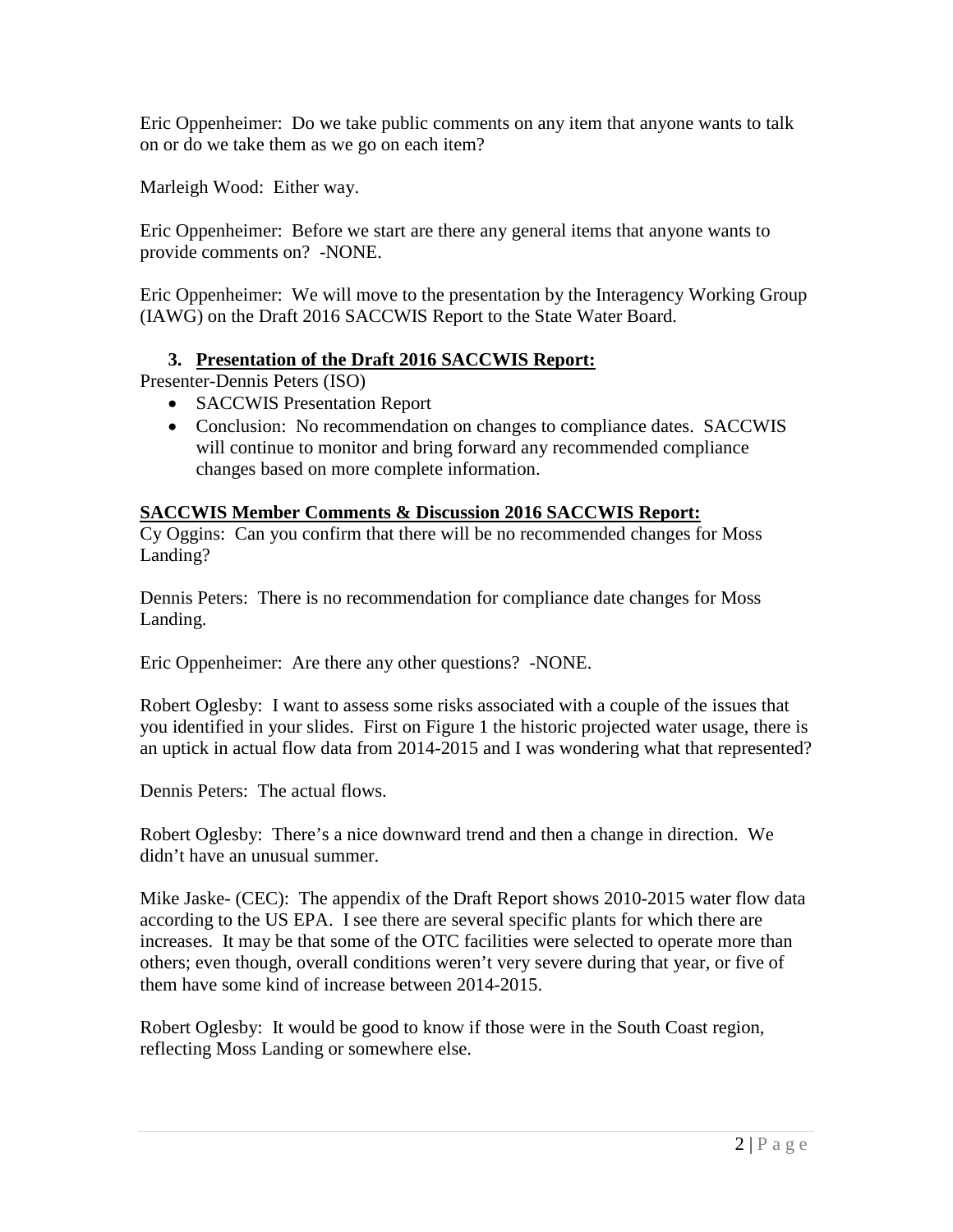Mike Jaske: The biggest one I see is Diablo Canyon. Diablo Canyon operated a little bit more, being so large it brought the whole group up.

Robert Oglesby: Part of my curiosity relates to some of the operating constraints we have in the Southern California region related to the loss of Aliso Canyon. So if there was a trend upward in gas fired power plants in that region I would be interested in it.

Dennis Peters: Just to add on to what Mike said aren't the flow rates represented just through the third quarter of 2015? Mariela confirmed; it may be a bigger issue that it's only three quarters of the year.

Robert Oglesby: My curiosity is more related to some other issues that we have going on here as you well know.

Dennis Peters: The reason I mentioned  $3<sup>rd</sup>$  quarter is because it wouldn't have picked that up.

Robert Oglesby: For other reasons if they were operating more in the South Coast it would be good to know. You talked about the potential delay of Mesa Loop-in?

Dennis Peters: Yes. It's a necessary reliability project for the Southern California Area and it's in the permitting process at the CPUC. I believe it's a Certification of Public Convenience and Necessity process so it's taking a little longer. We do not know yet if it will be delayed, but we want to identify.

Robert Oglesby: So that's just speculation that if the CPUC doesn't conclude its proceeding soon there's a risk of delay that would affect reliability and cause us to ask the Water Board to extend the schedule?

Dennis Peters: Right. Your question is that how soon would we need to know?

Robert Oglesby: That's right. The Water Board is going to need some lead time if we are going to have a proceeding to extend dates. I don't really know when we go into the red zone from lack of a decision from the CPUC.

Dennis Peters: Looking at the entire process, I think at least 18 months in advance before the compliance date.

Robert Oglesby: Do you know where on the calendar we would need to see something from the CPUC?

Dennis Peters: We would need to know if we were pursuing any compliance date changes based off the December  $31<sup>st</sup> 2020$  compliance date and go back at least a year and a half to consider a compliance date change.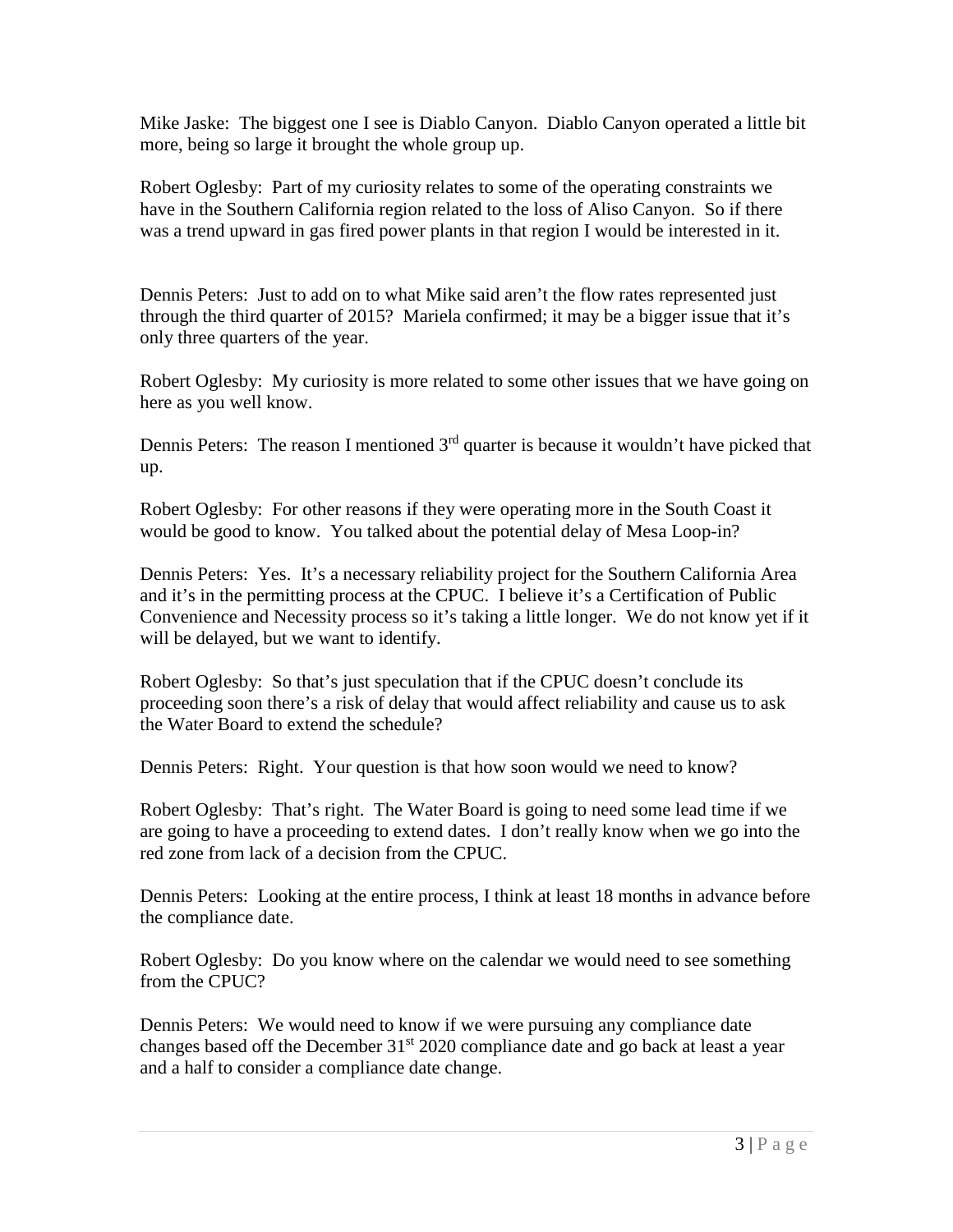Robert Oglesby: This is where we missed CPUC representation, because it will be good to know how their process and schedule is. Do you have this information?

Dennis Peters: I don't but David Asti is here from Southern California Edison. Can you provide us with this information?

# **SACCWIS Public Comments 2016 SACCWIS Report:**

David Asti, Southern California Edison: The February 2015 fact sheet shows the anticipated project schedule for the Mesa Loop-in starting in the month of April, that's not going to happen this month. There's been some unanticipated delays in the processing of the Environmental Impact Report and staff hoped to have it back to us by September of last year. As of right now it looks as if we will have it by the end of this month. We are approximately seven months behind in the processing up to this point. I don't think that's an unrecoverable amount of time. I just wanted to inform the SACCWIS that we are about seven months behind right now.

Robert Oglesby: It would be a good idea to keep a close watch on this one because if there are further delays we'll need to know when we have to advise the Water Board to make a decision.

David Asti: Infrastructure licensing staff made me aware of this about two weeks ago. They were pretty concerned about schedule slippage.

Robert Oglesby: So it sounds like we will know more by the end of this month, next month?

David Asti: Yes the plan is to have it back by the end of this month so we should know within two to three weeks if there is any additional slippage.

Robert Oglesby: We may want to time our report to the full Board in order to have that input because this could be significant.

David Asti: You want this information to finalize the report for this year is that correct?

Robert Oglesby: Yes, it seems to me. It seems to me a big deal. Last thing, Dennis or NRG, I want to ask about the Carlsbad-Encina situation, along the same line, we have in the Report itself there are references to some degree of slippage, perhaps the first quarter, perhaps more for the NRG plant. We have the same question there is a pending litigation and timeframe for resolution of some of those questions. It may be a bigger deal than before if the San Diego area has constraints because of what happens to Aliso Canyon going forth.

Dennis Peters: The latest information from our studies suggests, is that the first online date is first quarter, summer 2018. It's with the appeals court and I think the briefs have been filed. I'm not sure when this is due. If CPUC where here they might know the exact date or maybe NRG knows?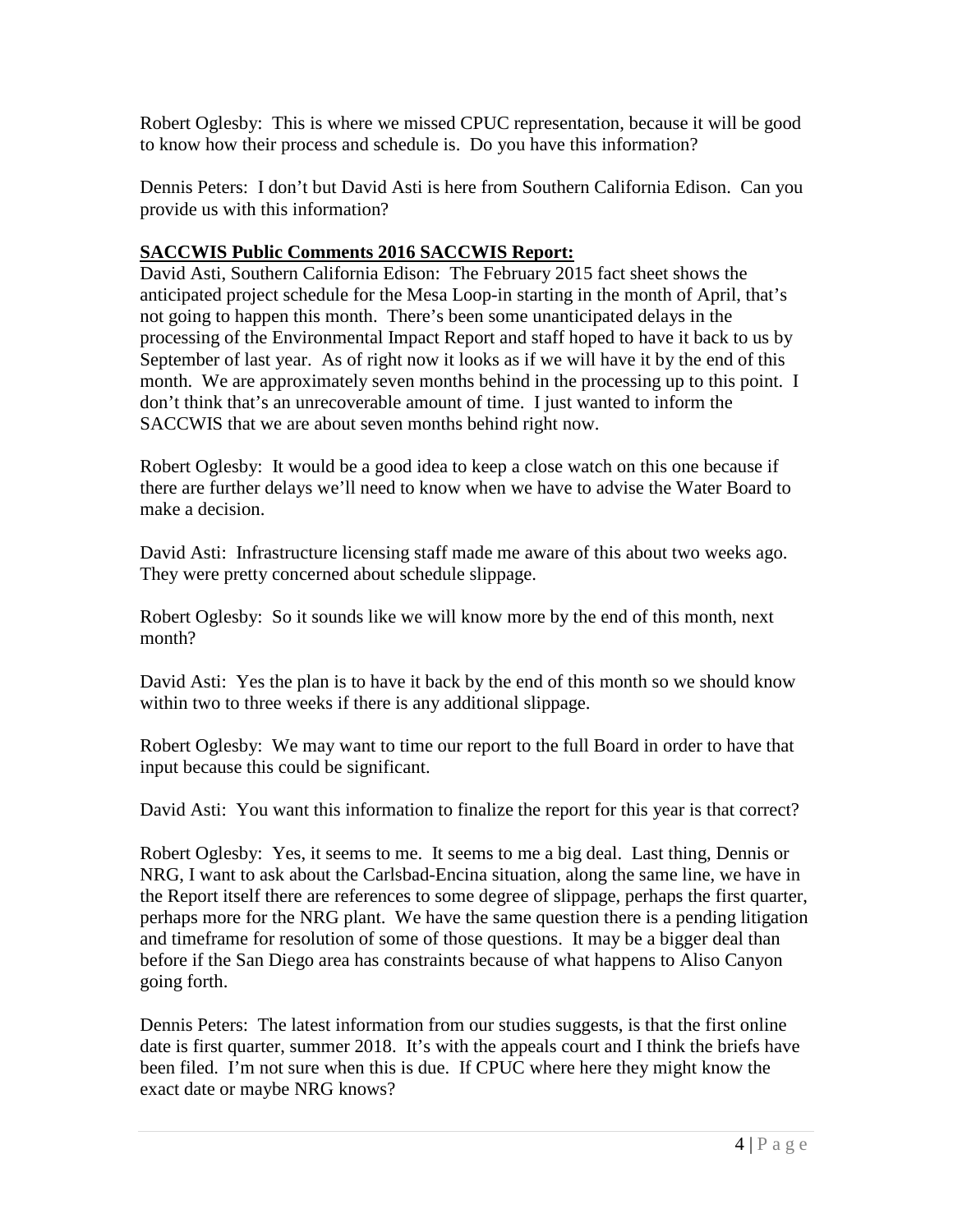Robert Oglesby: Is someone from NRG here? That's another variable, if it's imminent or not when we have the final. We have two things that could change the perspective on the need for extensions depending on how they fall. Those are all the questions I have. Thank you

Eric Oppenheimer: Are there any other questions from the committee? Do we have public comments on this item or any other item? -NONE.

Jenn Eckerle: Ocean Policy Analyst with Natural Resource Defense Council, along with our colleagues and environmental community including California Coastal Keepers Alliance, we have been involved and following the OTC Policy. We've prepared these comments based on the Draft 2016 SACCWIS. We have some questions and concerns regarding the data presented in the report regarding actual water flow for the OTC facilities. The flow information is very important for the State Water Board as they are currently in the process on how to implement the provisions of Section 2(c) of the Policy, regarding the interim mitigation measures after October 1, 2015.

- o The Draft Report states that flow data is sourced from the Federal EPA database; however, in some instances the numbers are considerably different from what State Water Board staff previously shared publicly through the states' California Integrated Water Quality System (CIWQS) database. We ask that a consistent set of data be provided for our purposes related to OTC implementation and that the most appropriate source for accurate information be determined.
- o We ask that facilities be required to report actual flow data directly to the State Water Board as part of the reporting requirements on the status of their implementation plans and that data be made readily available to the public.
- o The Draft 2016 SACCWIS Report states that the closure and retirement of San Onofre Nuclear Generating Station (SONGS) in 2012 has accelerated aggregate reduction in ocean water intake flows so much that even several limited compliance date deferrals of fossil fuel OTC facilities would mean ocean water usage reductions faster than contemplated by the compliance dates of the adopted OTC-Policy.
- o While SONGS is no longer withdrawing water to generate electricity, it is withdrawing water through the intake system to cool the plant and is still impacting the marine environment. This plant is still part of the National Pollutant Discharge Elimination System (NPDES) permitting system for its impacts of water intake. Reducing the intake for San Onofre does not lessen the negative impact on the aquatic environment in the close to 1,100 miles of California's coastline and should not be used as an excuse to defer compliance of other OTC plants. The Draft Report states that the retirement of SONGS and the other OTC facilities well before their compliance date has create accelerated environmental benefits to the policy itself. We have concerns about the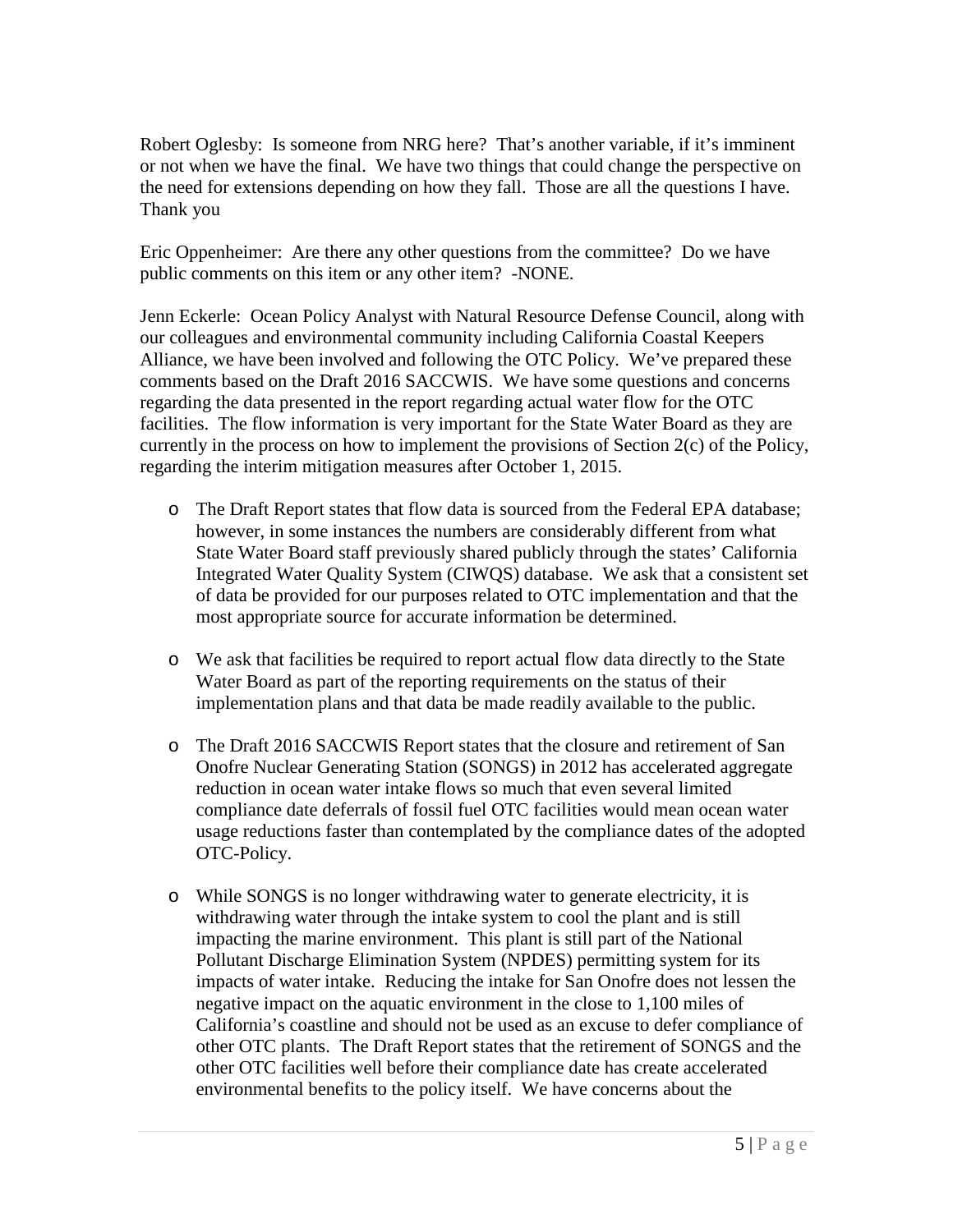characterization about these accelerated benefits, since the purpose of the OTC Policy was to phase out the environmentally devastating impacts of OTC as quickly as possible. The compliance dates were set to ensure grid reliability, these dates were set as a ceiling not to exceed. The OTC-Policy specifically states that OTC facilities should comply as soon as possible, but no later than the compliance dates. Suggesting that compliance prior to the deadline somehow accelerates the environmental benefit beyond what is contemplated in the OTC-Policy is misleading because the Policy itself requires compliance as soon as possible.

Eric Oppenheimer: Staff do you want to address any questions regarding the data availability.

Mariela Carpio-Obeso: The data from the flow was given, as she mentioned, from the EPA flow data and we have the assistance from Renan Jauregui from the NPDES Unit. Did you want to say something about the flows?

Renan Jauregui: Renan Jauregui State Water Board Division of Water Quality. The data that we had available in the database system is not accurate, the best accurate data was found in US EPA's which is exactly the proper data that was submitted. Some of the data that we have in the State Water Boards database was not able to be properly transmitted, but it is supposed to be the same information. We feel that the data submitted by the EPA and dischargers is accurate. The confusion was that we originally provided data from our data base that did not have every single value and was not electronically submitted properly. The data from US EPA is accurate; we can confirm that and ask the dischargers to confirm as well. When they submit those reports they are certifying that the data is accurate.

Eric Oppenheimer: Part of the question was making sure that the data that's publically available is the same data that we are basing decisions on. Do we have a plan to resolve the inconsistency with our own data bases?

Renan Jauregui: We contacted the Office of Information Management and Analysis (OIMA) to make sure that they contact the Regional Boards so they have proper submittal of the data. Some of those issues had to do with the electronic submittal and I think that either the dischargers were not properly submitting or the Regional Boards had not properly flagged it to be electronically submitted. We had hard copies as oppose to electronic versions of the data.

Cy Oggins: Before the SACCWIS gives the report to the State Board do we have the ability to confirm the data that we have here so that we can include in the report the fact that we've made the effort to check the data?

Renan Jauregui: The data that we have in the report is data that went to the EPA from the individual power plants. That data is available to the public through EPA's system. So in essence those values are correct.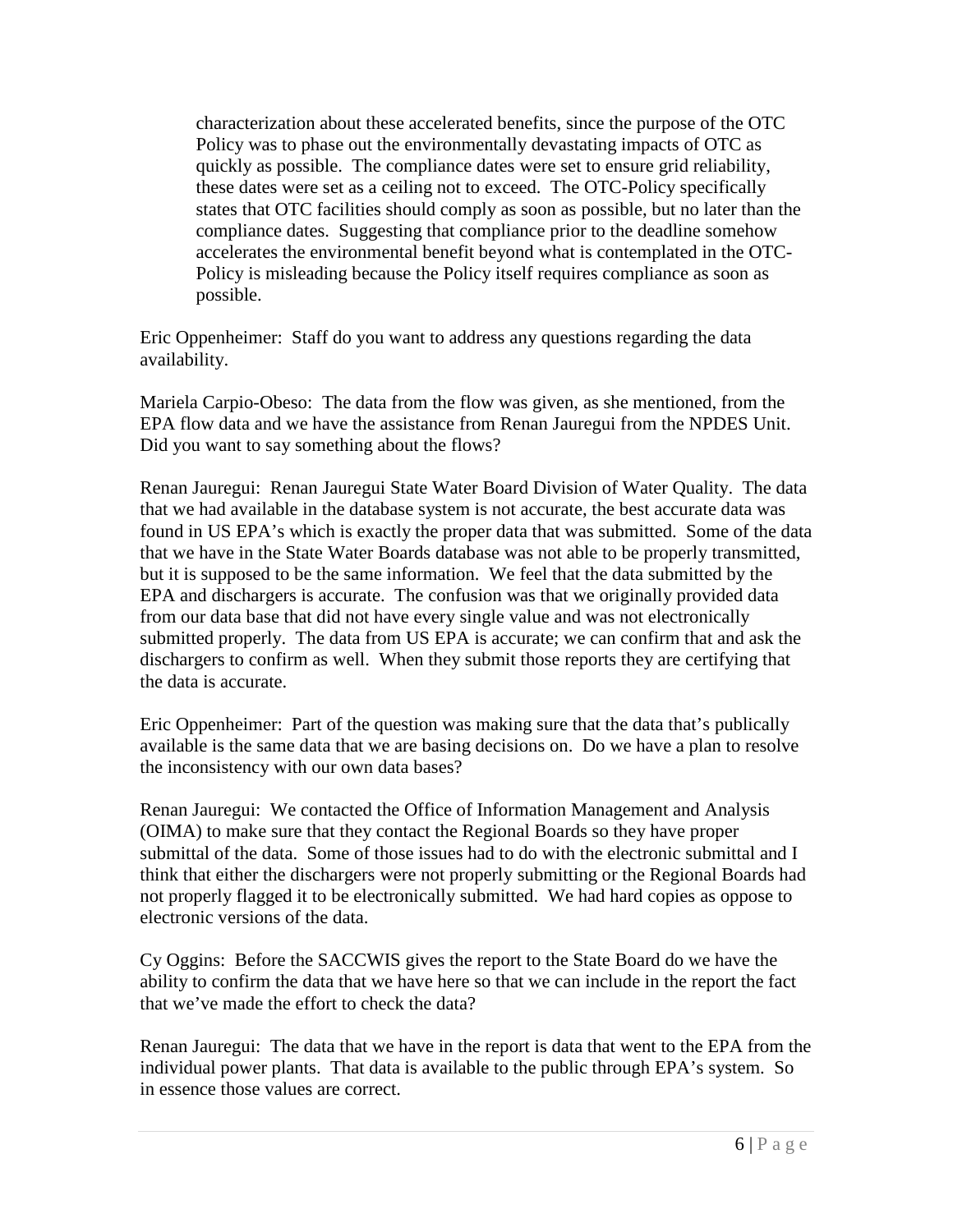Cy Oggins: I just want to make sure that when the SACCWIS gives its report to the State Board that we state that we have double checked the data and the data provided here, that we've based our recommendations on for this report is correct.

Renan Jauregui: We agree to do that.

Neil Millar (To Jenn Eckerle): I want to clarify I did note on page 5 of the report there's a reference to creating accelerated environmental benefits compared to the OTC-Policy itself and one of your concerns is that the Policy says it's supposed to be as soon as possible. Should that reference instead say when compared to the original compliance schedule? Or the expectations of the original compliance schedule?

Jenn Eckerle: Potentially yes. I think the point is that we don't want to say that the accelerated benefits in one area would alleviate the need to meet the compliance deadlines for other plants in other parts of the state.

Neil Millar: It seemed like the reference to the OTC-Policy itself and the original OTC-Policy did not stipulate the compliance requirements that came later. Would that adjustment to the expectations in the original compliance schedule partially address that concern? It sounds it might.

Jenn Eckerle: Yeah.

Neil Millar: You mentioned referring to the SONGS early retirement as an excuse to delay other plants. Are there any references or any material or comments in the report that suggest that? That's a concern because I hadn't seen any reference to rationalizing extensions to other plants.

Jenn Eckerle: I don't think that assumption was explicit we were just concerned that line could be drawn.

Neil Millar: I just wanted to be clear if there was something in the report that lead you to that conclusion. I'm wondering if a minor edit to the report would address one of the concerns?

Mike Jaske: On page 5,  $7<sup>th</sup>$  line it says "compared to the OTC-Policy itself"; if it said "compared to the original OTC Compliance schedule" it might state the facts more clearly.

Neil Millar: That would take care of the concern.

Eric Oppenheimer (To Marleigh Wood): Did you capture that?

Marleigh Wood: Yes.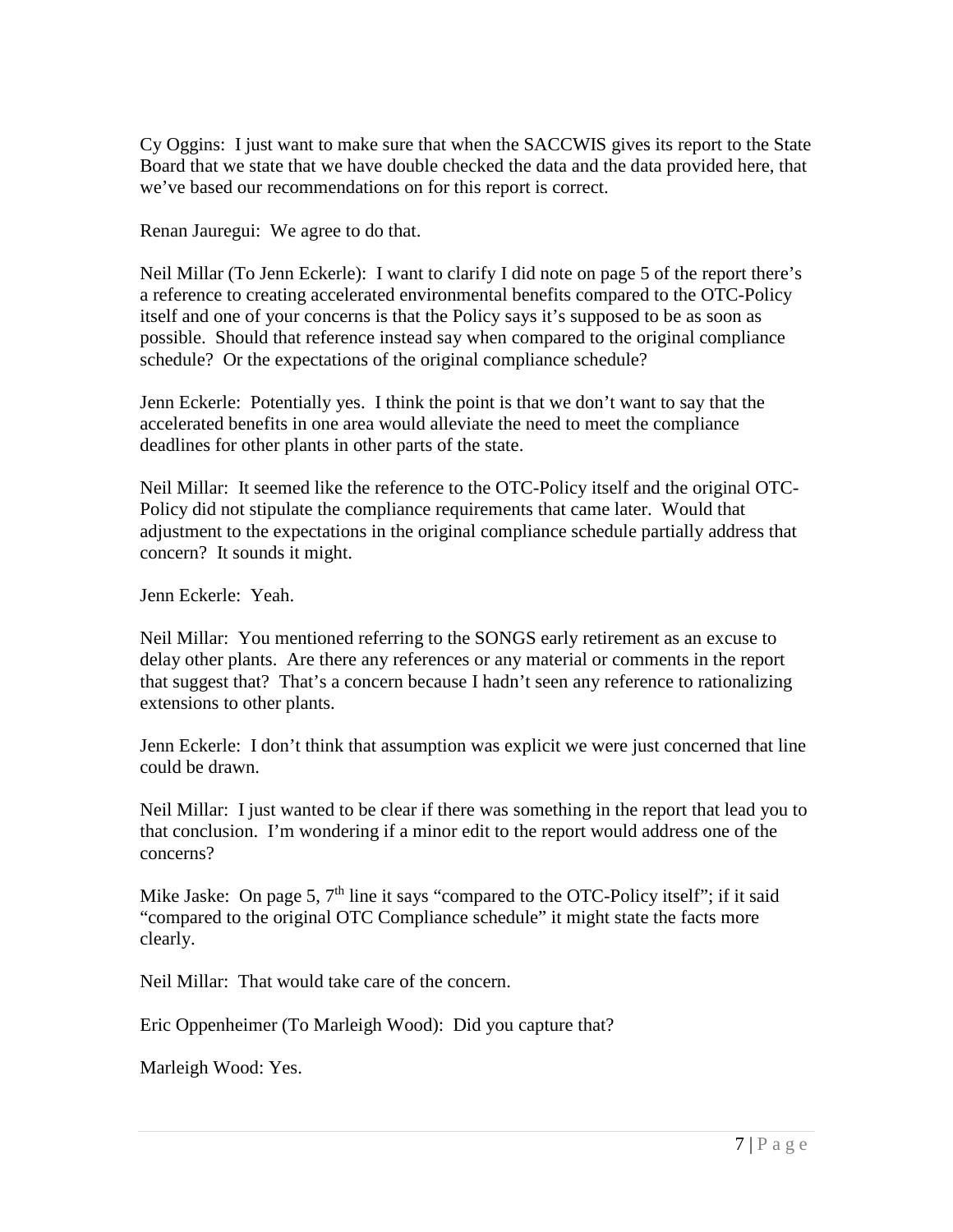Eric Oppenheimer: Are there any other questions before we move on? -NONE. The next item on the agenda is a presentation by Katherine Rubin with Los Angeles Department of Water and Power (LADWP) on the 2015 Grid Reliability Report.

# **4. Los Angeles Department of Water and Power (LADWP) on the 2015 Grid Reliability Report:**

Katherine Rubin: I'm here because I oversee policy development, regulatory permitting and compliance, but the two people presenting are Kenneth Silver and Jon Dennis.

Kenneth Silver: Review of the information in the LADWP 2015 Grid Reliability Report.

Jon Dennis: Review of charts to explain integrated resource plan that illustrates LADWP Update 2015 grid reliability report summary.

# **Conclusion: Los Angeles Department of Water and Power (LADWP) on the 2015 Grid Reliability Report:**

Jon Dennis: The repowering projects driving this 2015 Grid Reliability Report are important aspects of a transformation that begin with our renewable portfolio standard. Over the next 15 years LA will replace over 70 percent of its existing power supply to reduce the environmental impacts and achieve the 50% Renewables Portfolio Standards target by 2030 as mandated in Senate Bill 350 of the Clean Energy and Pollution Reduction Act.

Eric Oppenheimer: Questions from the committee? Public comments on this item? -NONE.

# **5. ISO Reliability Report:**

Dennis Peters: The Policy requires that ISO and LA submit a Reliability Report by December  $31<sup>st</sup>$  of each year. The ISO complied with that requirement by submitting on December  $30<sup>th</sup>$  of 2015. Two links to those reports are posted on our public website and the Water Board's website. The 2016 Local Capacity Technical Analysis which was completed in May of 2015 is essentially a study of the local capacity requirements that are needed in each of the ten local capacity areas. We posted our 2014-2015 Transmission Plan; this process results in a report that is approved by our Board in the March timeframe. The 2014-2015 report would have been approved in March of 2015. That was submitted as well.

Eric Oppenheimer: Questions? Any public comments on the ISO Reliability Report? -NONE.

# **6. Draft 2016 SACCWIS Report to the State Water Board and designating a SACCWIS representative to present the 2016 SACCWIS Report to the State Water Board:**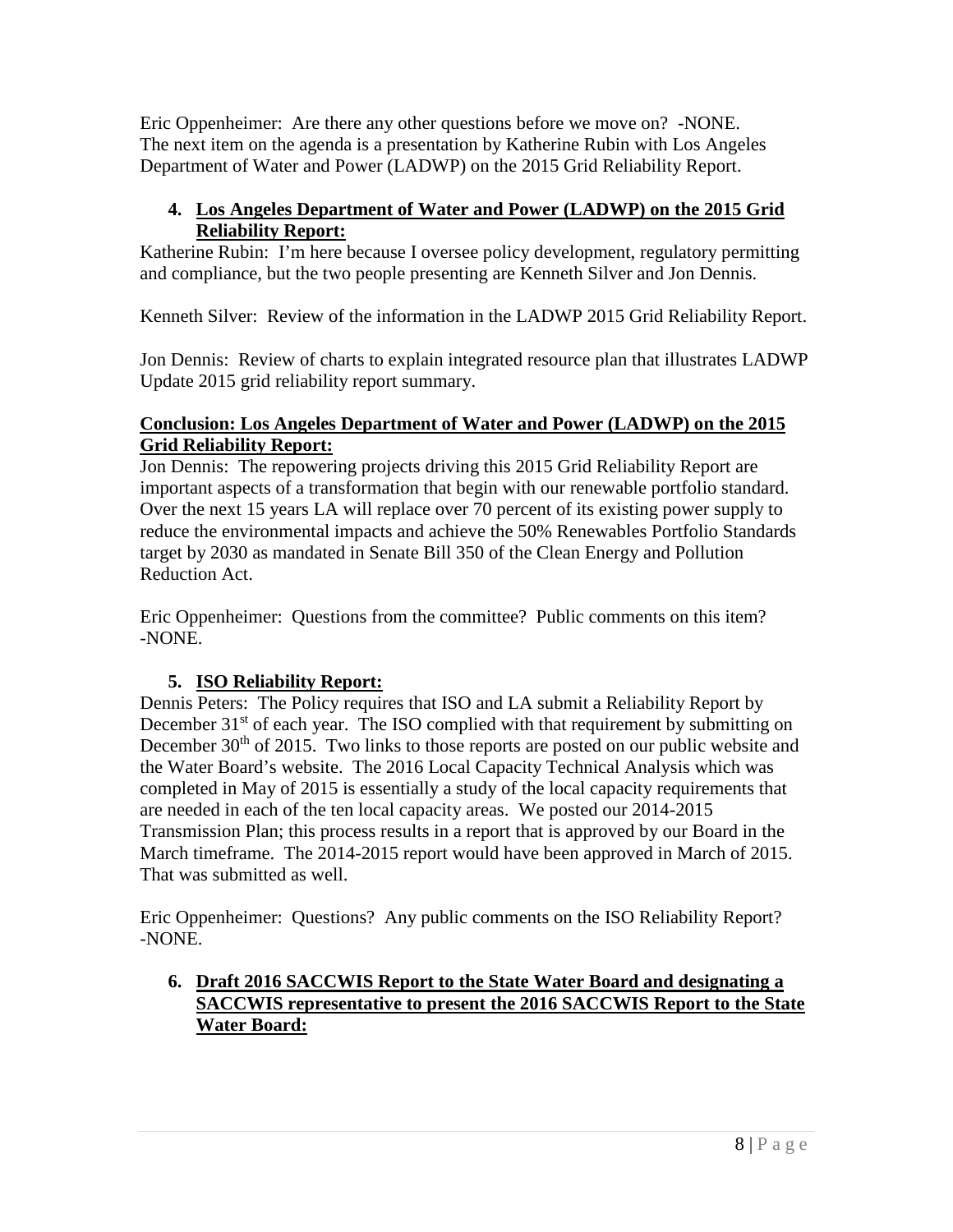Eric Oppenheimer: Mr. Oglesby, you described some questions regarding some future scenarios that could play out and could require later requests to modify the OTC schedule. Are those concerns that would affect approval of the Draft Report?

Robert Oglesby: During the report we just received there are a couple of things pending that look like we will have some clarity on in the near future. They are pretty significant items, one of them is the Mesa Loop-in and the other is the litigation related to Carlsbad. The report before us now is optimistic and recommends no changes in the schedule. Perhaps, we present this report before the Board soon with a qualification that we may need to return if things change. Alternatively, if the cue up for the Water Board is a little bit down the road, we may want to see if there are circumstances or changes in the proceedings that want us to revisit the report that we've heard today.

Neil Millar: I'm not quite sure I agree that the report is actually optimistic because there are two issues identified that could result in extensions being necessary. I wouldn't want to characterize that as we don't see there will be a need just that we don't have the basis for requesting an extension at this time and these are two issues that need to be monitored. I'm fine either way; presenting an earlier report qualifying those issues and indicating that we could be back depending on what happens with those two mitigations. I think these issues would need to be emphasized even if the report was presented early. My natural inclination is to avoid delaying an update pending future information because that could result in delays until we have some clarity on things that might not really firm up that quickly. I believe we need to properly qualify these issues in that's there's a real risk in our views that a compliance extension could be required and that it's more of a case of us not having the basis to request an extension as oppose to not thinking that any extension is necessary.

Robert Oglesby: I completely agree with these points. I think the circumstance I'd want to avoid would be calendaring an item before the full Water Board that takes up this report with the intention to present the concerns that are contained in the report and then in the interim having something happen. So I think we could proceed down that line with that caveat. Perhaps we should go forward with the acknowledgement that even if it's scheduled on the full Boards' agenda we may need to make a course correction if decisions come out in the interim?

Neil Millar: I'd be comfortable with that.

Eric Oppenheimer: Question for Counsel. Is there a requirement in terms of timing when this needs to go to the full Board or is there a typical timing; maybe not a legal requirement?

Marieigh Wood: The way the Policy is written, the SACCWIS is required to report to the Board annually. I believe the date is March  $31<sup>st</sup>$  of each year. We've had a little bit of slippage in terms of we've been late a couple of years in a row. We've been looking at adopting a report each year by March 31<sup>st</sup> if possible, again its April 18<sup>th</sup> so we haven't done it yet this year but we are trying to stay on track. I don't believe that you would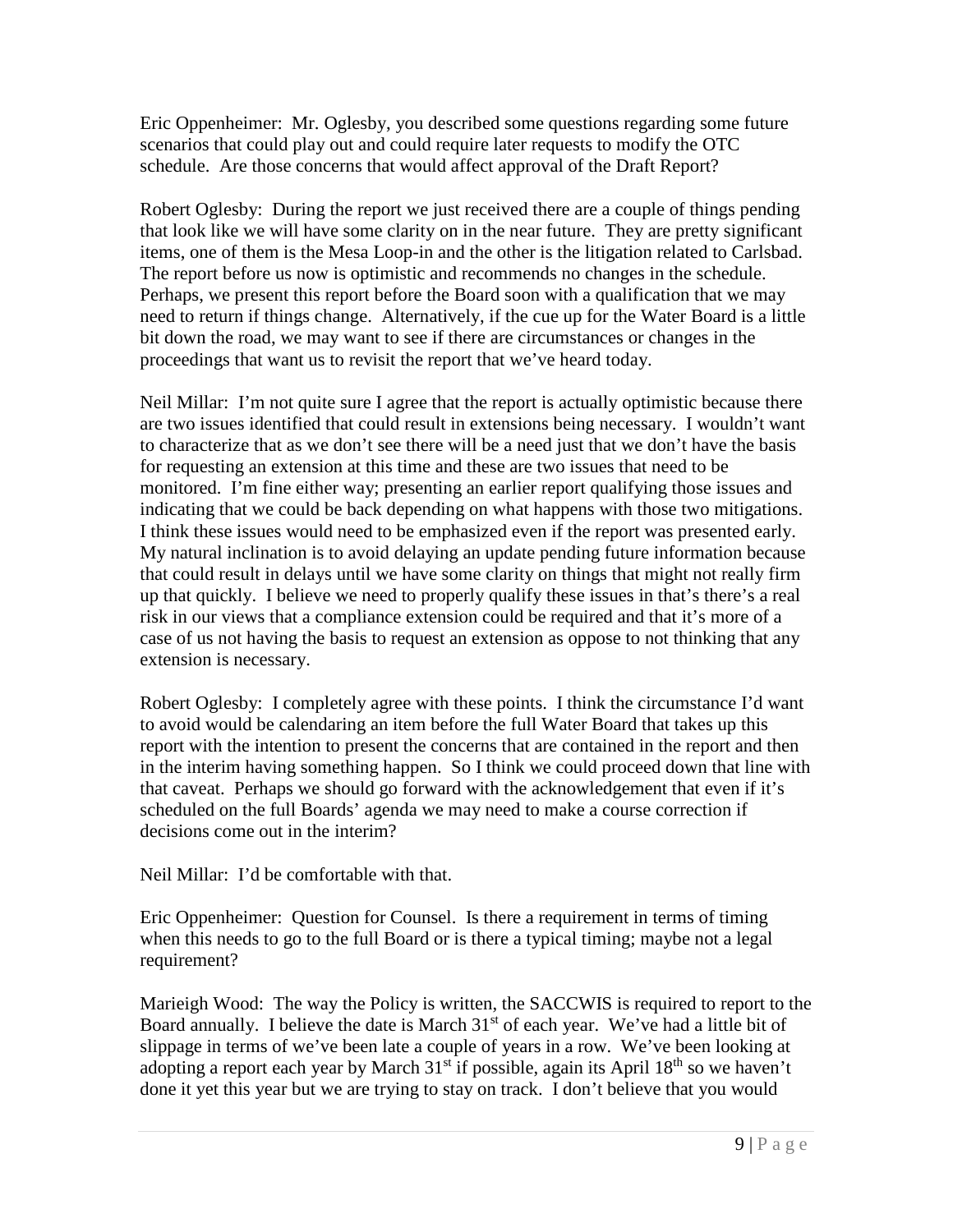want to wait until the situation firms up to adopt a report. I understand that the issue is maybe the scenario changes before the SACCWIS representative can report to the Board. It's perfectly fair to add in any new information that comes up in that time and express the intent that the SACCWIS will meet again, is keeping an eye on these things, and will supplement the report when the information is available.

Eric Oppenheimer: Do we have this tentatively scheduled or targeted for a Board meeting date?

Rik Rasmussen: It would probably be late summer. It just all depends on how much water fix hearings impact the Board's schedule.

Eric Oppenheimer: And this group meets quarterly?

Marieigh Wood: No, the Policy directs the group to meet at least annually. The Inter-Agency Work Group which is a staff level group associated meets regularly, I understand at least once a month if not more.

Eric Oppenheimer: It may be helpful to get an update on the scheduling and a little more precision as Mr. Oglesby put it on the two pending items that could influence the larger schedule. Is there a vehicle to do that? Would that be helpful or is that not helpful?

Robert Oglesby: It seems that there is a desire to adopt this report today based on the information that we have in front of us. It seems to me though given the calendaring of the full Board meeting and the likely timing of a couple key decisions we may want to ask the IAWG to monitor those two things and report back to and then if necessary reconvene the SACCWIS to consider the information and whether it would be appropriate at that point to modify the recommendation related to keeping on track or changing the schedule.

Eric Oppenheimer: Sounds like a good path forward, so it there a technical way we would make that happen?

Marieigh Wood: If the IAWG identifies issues that are salient to SACCWIS recommendations that would necessitate the SACCWIS to meet.

Eric Oppenheimer: What Mr. Oglesby suggested was a report back of the IAWG on the status of those two items and then we could determine at that point if an interim meeting of the committee was needed.

Robert Oglesby: Yes

Eric Oppenheimer: Question, comment?

Cy Oggins: I'm not comfortable approving any kind of extension without seeing a detailed staff report. I think for the public as well.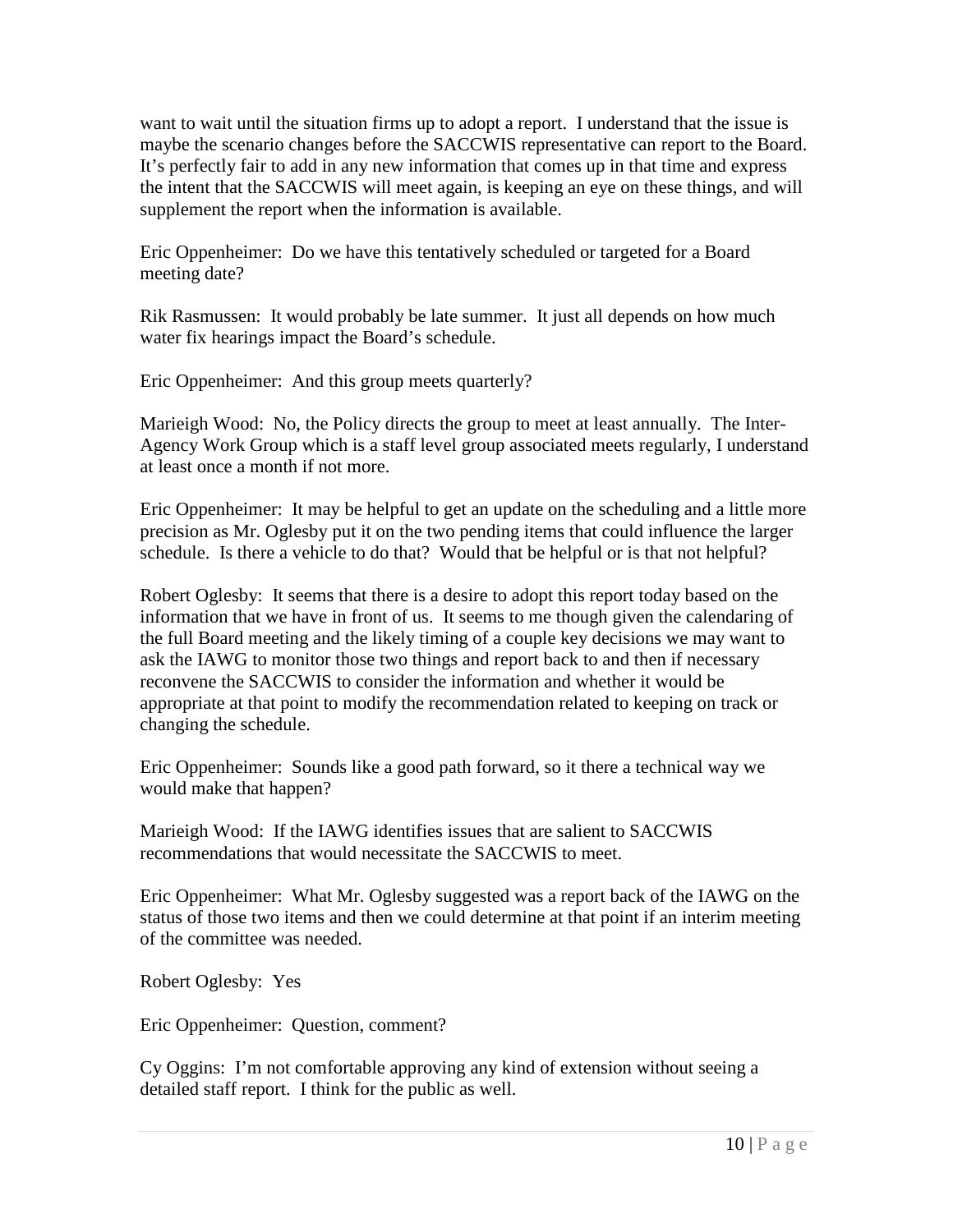Eric Oppenheimer: I don't think that it would be an approval of an extension. It would just be more information on the schedule time line on the Mesa Loop-in.

Robert Oglesby: Mesa Loop-in as well as the litigation of Carlsbad because these could affect reliability and we would have that conversation at that time.

Eric Oppenheimer: Can we request six months? Is that a reasonable timeline for an update on the schedule, more information, and more precision?

Robert Oglesby: I would ask the IAWG to monitor those two decisions and report back after those two proceedings are concluded. At that point we will have a better idea of whether to reconvene and reassess.

Marieigh Wood: As Rik is pointing out to me the Draft Report basically says that will happen.

Neil Millar: Would it be reasonable to target a meeting at least a month prior to the presentation of the report and recommendations?

Robert Oglesby: Yes, based the calendar of the Board, since you're saying later summer, a great deal would be known at least about the Mesa Loop-in as even in a month.

Eric Oppenheimer: So there's a recommendation to actually convene this group again?

Robert Oglesby: My point would be to hear from the IAWG and then we decide whether we should meet again or stay the current course.

Rik Rasmussen: In both scenarios there's still time if extensions are needed for those plants as pointed out in the report. We wouldn't necessarily have to start that process in the next two months. We do have time before we would need to recommend to our Board that an extension would happen. Roughly, it would be 2018 when we would need to start that process at the latest.

Marieigh Wood: I want to point out that there are no restrictions on how often this group meets. The restrictions we were talking about are reporting to the State Water Board are related to their heavy calendar coming up for the summer months for the drought related issues. The only restriction on this group is the Bagley Keene 10 day notice.

Eric Oppenheimer: That update that we've been discussing won't actually flow from this report?

Marieigh Wood: The IAWG to my knowledge is always monitoring everything that is going on and the Draft Report you see here is just an expression of what they see on the ground right now, taking into account the entire picture.